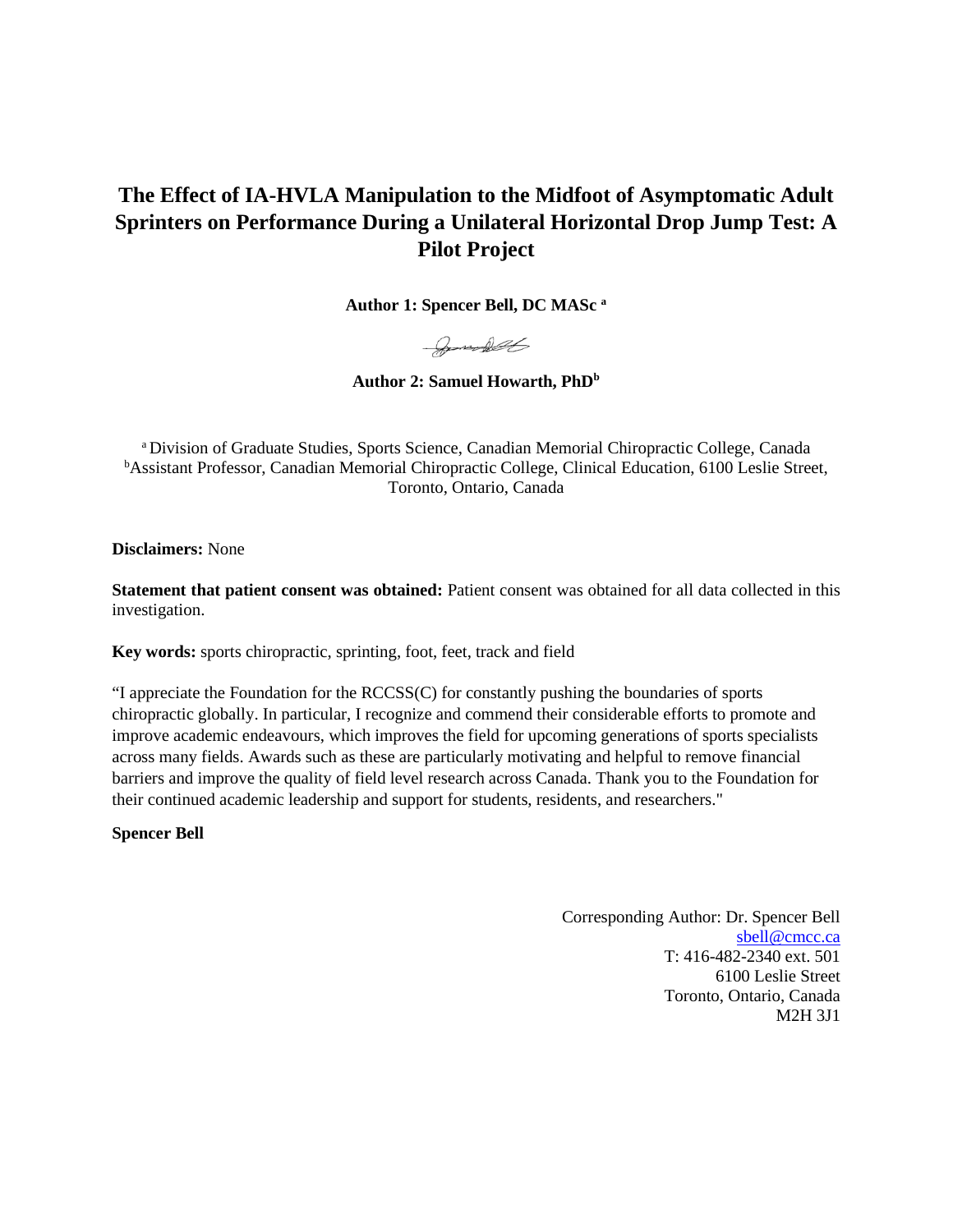### Abstract

**Introduction/Background:** Sprinters and athletic coaches frequently describe anecdotal improvements to sprinting performance following instrument-assisted high-velocity low-amplitude (IA-HVLA) manipulation applied to the athlete's feet; however, there is minimal published data investigating these claims. Based on recent neurophysiological research demonstrating acute improvements in force production and fatigue resistance following spinal manipulation, a positive impact on sprint performance is plausible, although this remains unexplored in trained sprinters.

**Objective:** To investigate acute effects of IA-HVLA manipulation to the mid-foot region on jump distance in competitive adult sprinters during a standardized unilateral horizontal drop-jump (U-HDJ) test, which is strongly correlated to sprint performance.

**Methods:** A convenience sample of asymptomatic adult competitive sprinters were recruited. Testing was conducted on the dominant leg. Participants completed a ten-minute self-selected warm-up, followed by a 6-jump familiarization period with the U-HDJ test. All participants completed 3 trials before and after receiving an IA-HVLA manipulation, assessed and delivered to the midfoot by a trained chiropractor. Primary outcome from the U-HDJ test was horizontal displacement, measured using an optoelectronic motion capture system. Descriptive summary measures (mean, standard deviation and 95% confidence interval limits) were determined for the post-treatment change in jump distance.

**Results:** Seven participants (4 female, 3 male) were tested. The median value for each participant's preand post-manipulation trials were grouped for analysis. There was an increase in jump distance following IA-HVLA manipulation to the midfoot region (Pre-manipulation: M=1.713m, SD=0.317, 95%CI [1.477, 1.948]; Post-manipulation: M= 1.776m, SD=0.314, 95%CI [1.543, 2.008]).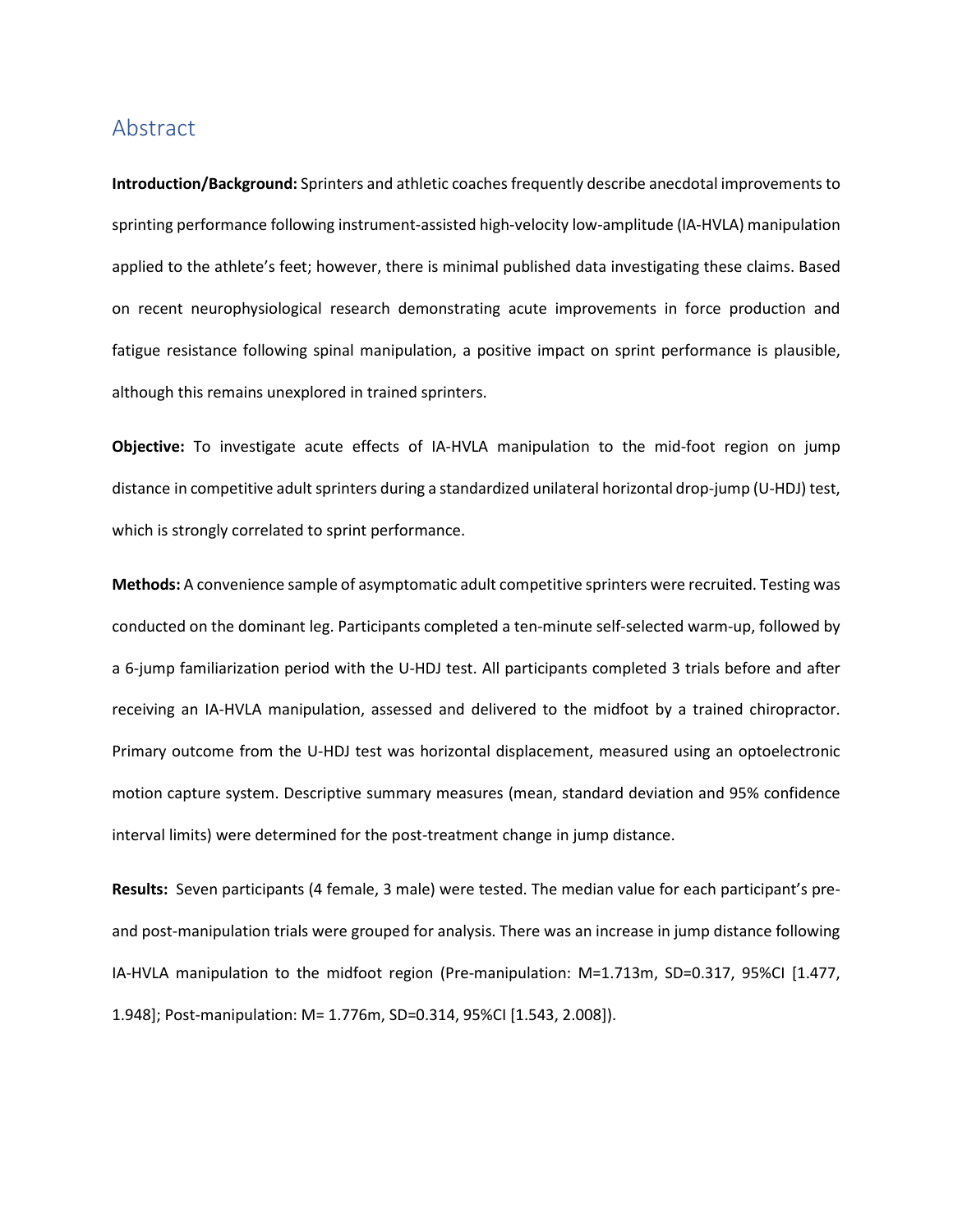**Clinical Implications:** This study suggests acute change in performance following IA-HVLA manipulation in a field test with positive correlation to sprinting.

**Conclusions:** Results demonstrated improvement in horizontal distance jumped following IA-HVLA manipulation. Further research is required to investigate performance changes and clinical relevance in a sprinting population.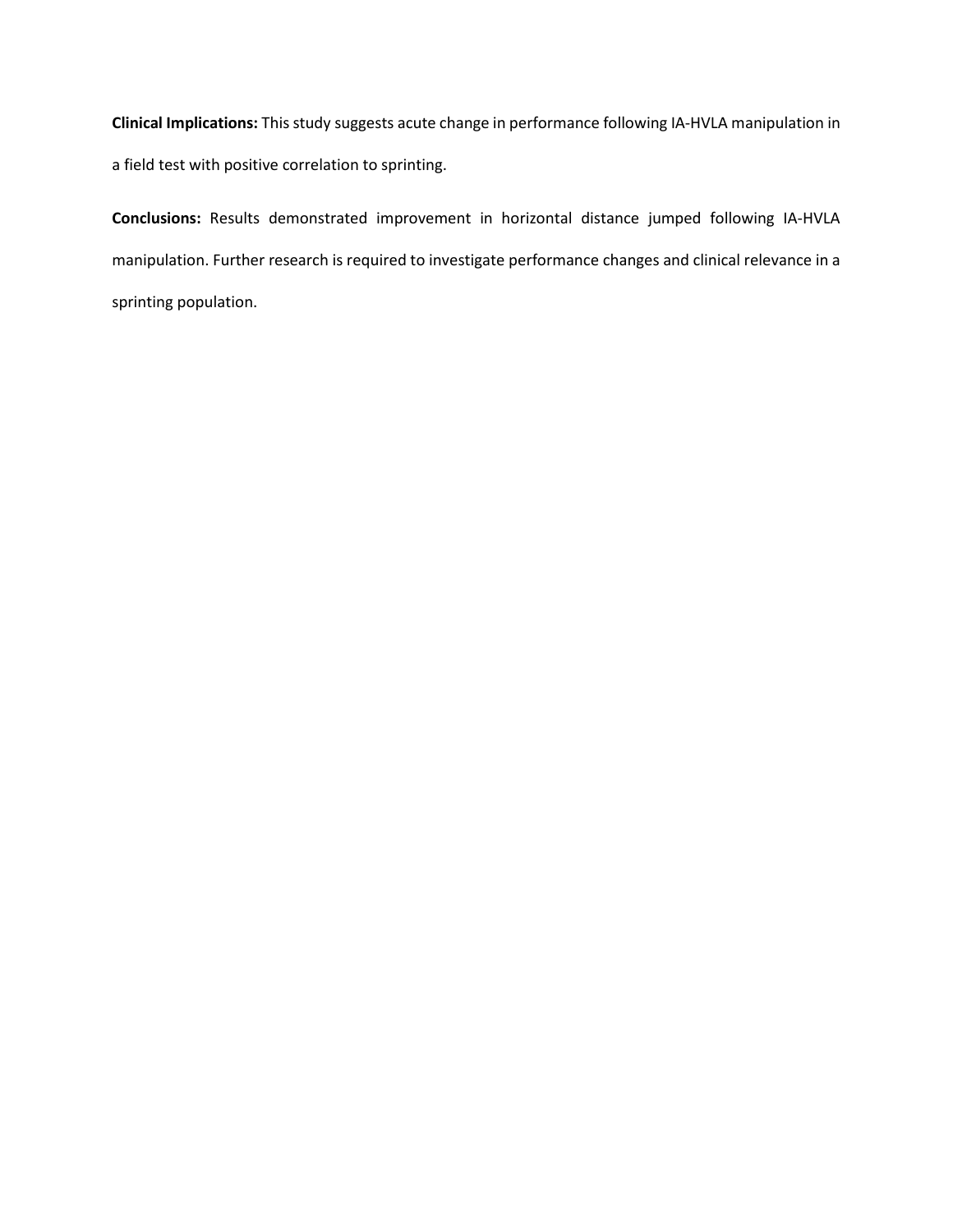## Introduction

Despite mixed findings of performance benefits in previous investigations and reviews [Shrier; Hedlund, Kamali; Miners; Corso; Nook], athletes and chiropractors continue to report anecdotal benefits, particularly in power-based athletes, with pre-competition treatment, more commonly referred to as performance therapy, regardless of their symptom status [Miners; Corso; Nook; Miners; Hurwitz]. The connection between high-velocity low-amplitude (HVLA) manipulation is rooted in neurophysiological research, however, the connection between these neurophysiological outcomes and performance benefits have not necessarily been derived at this point.

Recent neurophysiological literature has begun to illustrate effects related to HVLA manipulation, particularly the way in which it affects sensorimotor integration. Recent findings in asymptomatic subjects demonstrate increased cortical drive and decreased H-reflex threshold, and increased voluntary muscle force production and fatigue resistance in the soleus muscle for 30 to 60 minutes following lumbar manipulation. [Niazi; Christiansen] For context, these improvements were comparable to those found after 3 weeks of a full body strength training program [Villa-Cha]. The body of literature surrounding extremity manipulation is comparably very small and primarily directed towards symptomatic populations. Nonetheless, comparable increases in H-reflex/M-wave ratios from the soleus muscle have been observed, along with significant improvements in functional performance on single leg hop, speed, and Y-balance tests following distal lower limb joint manipulation [Grindstaff; Kamali]. The confluence of findings suggests the presence of neurophysiological adaptations that may manifest in improvements in functional performance. A recent high-level systematic review acknowledged a trend of improved performance following manipulation-based therapies, despite a heavy emphasis on the need for improved methodology and scientific investigation [Botelho]. The developing neurophysiological understanding of HVLA manipulation sets a framework for how these techniques may have an impact on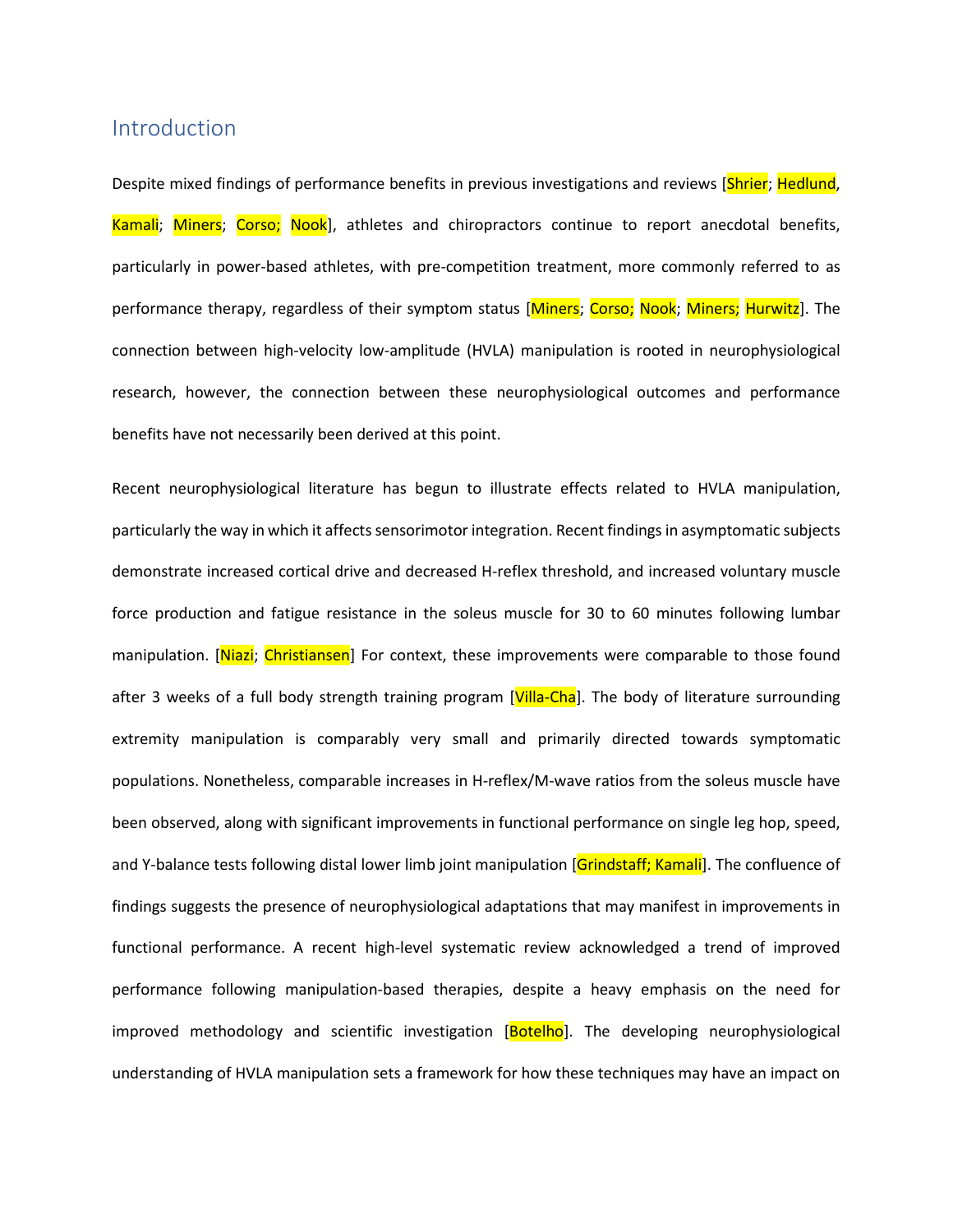athletic performance – a topic that requires further evaluation. Furthermore, it sets the stage to dig deeper into performance improvements in relevant functional tasks, since it remains largely unknown whether these neurophysiological changes may ultimately lead to improvements in sprint performance.

One challenge that present itself in elite athletics is the creation of dynamic clinical assessments that provide insight to athletic performance without placing the athlete at risk. [Manske] Such assessments are valuable in providing accurate and reliable evaluation of a treatment modality's impact on sprint performance, while minimizing risk to health status. [Manske] One metric with particular relevance to sprinting performance is leg power [Cronin; Lockie], for which there are several assessment variations, selection of which is dependent on the targeted variable [Schuster; Maulder; McCurdy]. Historically, there has been little attention paid to the specific tests used to assess power. [Maulder; Arteaga] Although traditional testing strategies utilize bilateral strategies, such as the well-known bilateral vertical jump test [**Arteaga**], there is an inconsistent relationship between performance in vertical jump height and sprint performance [Schuster; Loturco]. In fact, many field tests share less than 50% common variance [Maulder], concluding that vertical and horizontal tests are actually measuring different qualities of leg power and cannot be used interchangeably. Recent data suggests that assessments of horizontal jump performance might provide better insight into sprint performance [Schuster; Maulder; McCurdy; Loturco; Stalbom; Hunter; Holm; Dobbs]. Furthermore, unilateral assessments have been demonstrated to correlate better with sprint performance than bilateral assessments in both the horizontal and vertical planes [Schuster; Dobbs], providing a better indication of symmetry-of-performance through the legs, and in the case of the injured athlete, providing a baseline for comparison in the healthy leg [Hopper]. Finally, the ability to generate unilateral, horizontal force has been shown to better reflect the acceleration phase of sprinting [Dobbs; McCurdy] – a premise also rooted in logic, given the strong horizontal component associated with the acceleration phase, and the high amount of time spent in unilateral stance overall.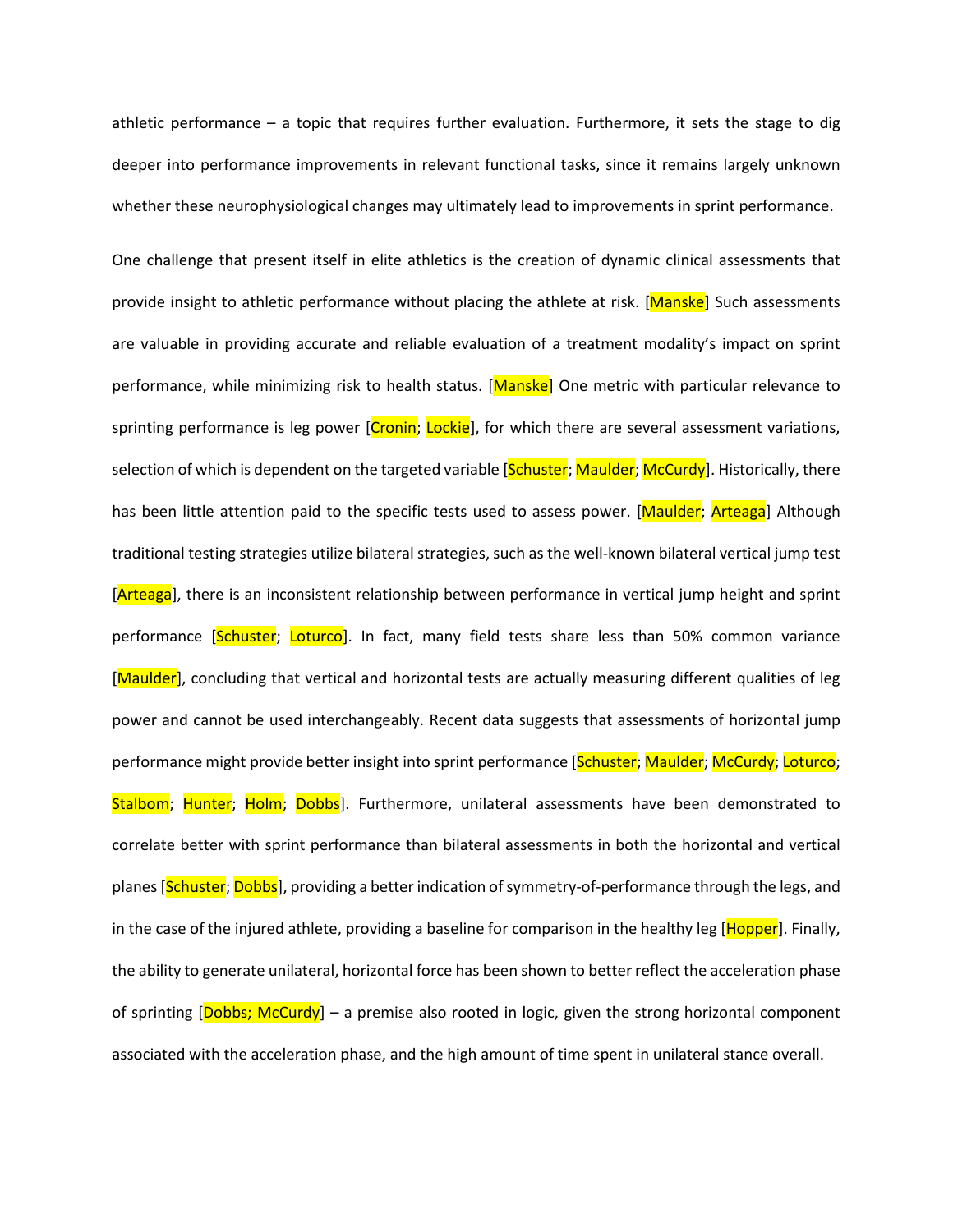The unilateral horizontal drop-jump assessment (U-HDJ), which combines vertical and horizontal measures of power, has recently emerged as a reliable and valid method for predicting sprint performance over short distances [Schuster; Maulder; Stalbom; Hunter; Dobbs]. Components of the U-HDJ include generation of vertical and horizontal forces, preload, and a unilateral propulsive force. In addition to being reliable and stable, the U-HDJ has demonstrated a moderate correlation with the acceleration phase of sprinting, especially in comparison to other popular field tests. [Schuster; Dobbs; Maulder].

The primary goal of this pilot project was exploratory, with the intention of investigating performancerelated changes in horizontal jump distance on the U-HDJ assessment following instrument-assisted HVLA manipulation to the midfoot of elite sprinters.

## Methods

### **Participants**

A convenience sample of healthy adult competitive sprinters aged 18-34 years were selected for this study from a pool of elite track and field athletes in Ontario, Canada. To be included in this study, participants were required to (1) be training a minimum of 3 sessions per week (2) have no history of lower extremity or low back injury in the past 6 months, with injury defined as any condition which would alter the individual's training program (3) be a competitive sprinter, defined as any athlete competing at the college, university, national, or international level. All testing was conducted at the Biomechanics Lab at the Canadian Memorial Chiropractic College in Toronto, Ontario, Canada. The study protocol was approved by the Canadian Memorial Chiropractic College's Research Ethics Board.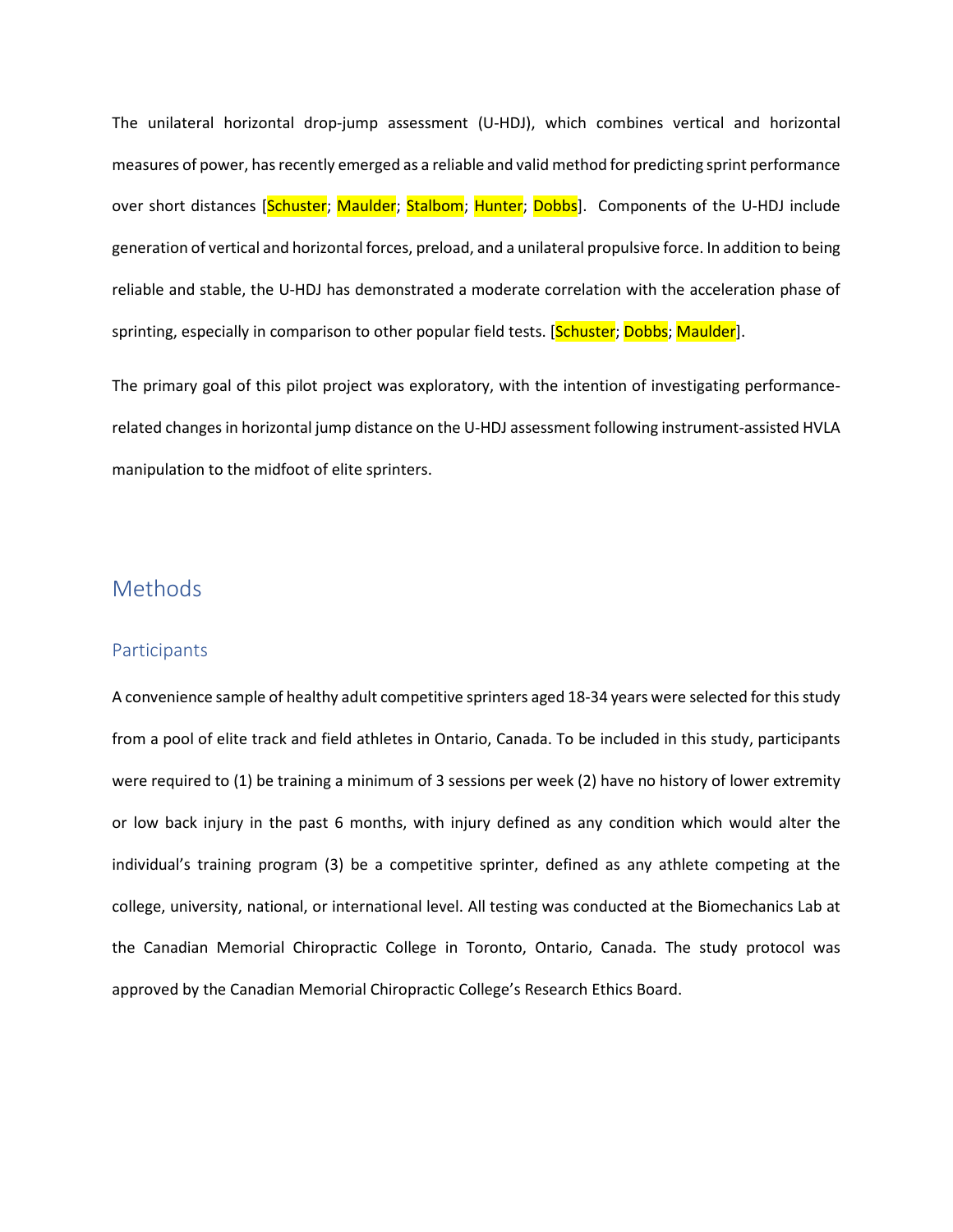#### Instrumentation

Participants were wearing comfortable athletic attire and self-selected running shoes for all testing. Horizontal displacement was assessed using an optoelectronic three-dimensional motion capture system (Optotrak Certus, Northern Digital Inc., Waterloo, ON, Canada). Four individual active infrared light emitting diodes (IREDs) were secured to the most anterior point and the most posterior aspect on each of the participant's shoes using double-sided adhesive prior to commencing each session. Threedimensional coordinates from each of the IREDs was used to quantify jump distance. Ground contact was identified using reaction kinetic data from a ground-mounted force plate (BP400600, AMTI Inc., Watertown, MA, USA). [Figure 1]

The U-HDJ assessment involved the participant dropping from a 20cm platform, landing on one leg before exploding forward for maximal horizontal displacement and landing on two feet [Stalbom] [Figure 2]. A standardized instruction was verbally dictated to each participant prior to their first test. Secondary data was collected for exploratory purposes using a 3-dimensional AMTI force plate (Advanced Mechanical Technology, Watertown, MA) under the initial landing zone of each participants to measure landing and take-off ground reaction kinetic data.



*Figure 1: Lab setup to capture ground reaction force and horizontal displacement during the U-HDJ assessment.*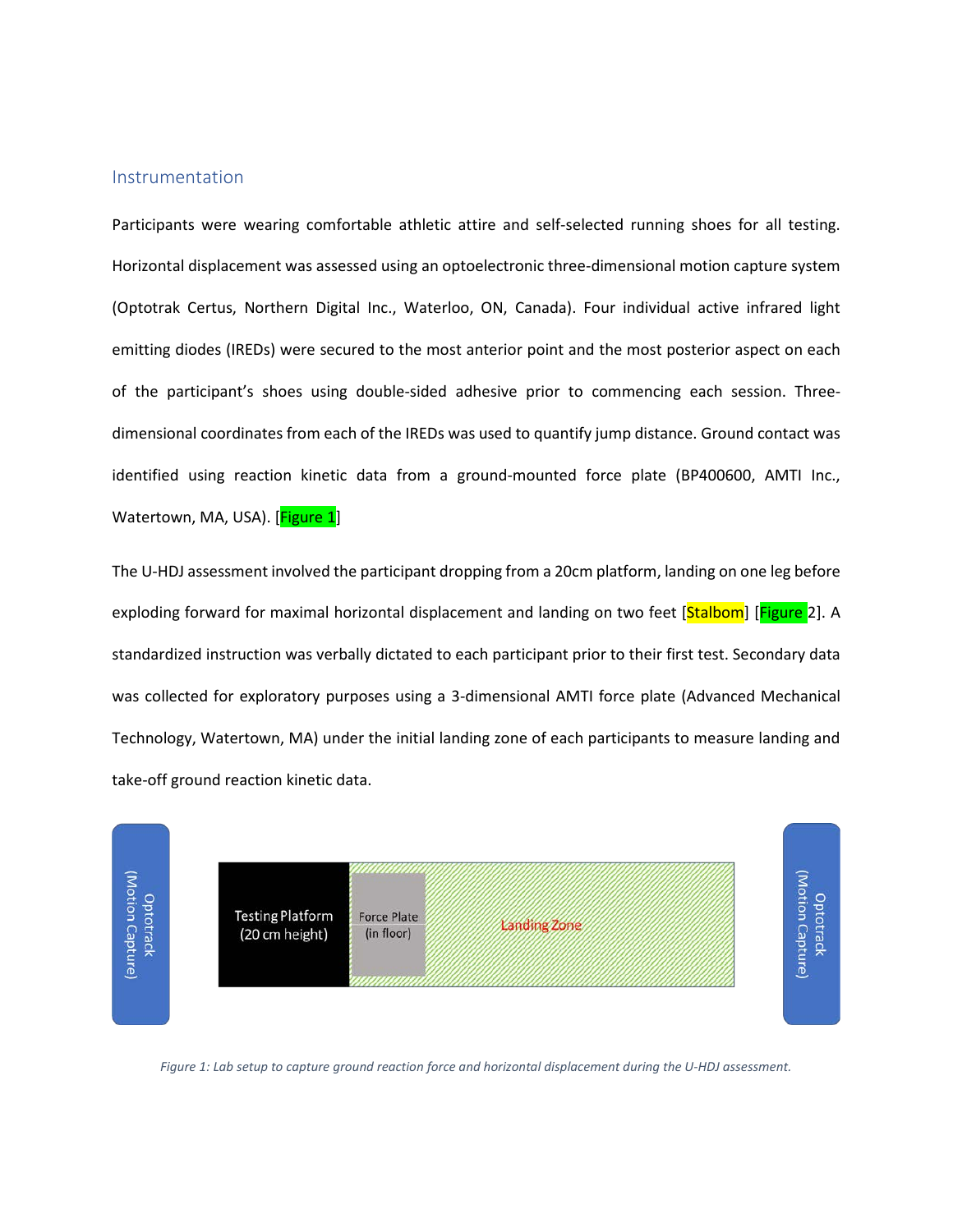

*Figure 2: The unilateral horizontal ldrop-jump (U-HDJ) assessment. Participants drop from a 20cm platform, landing on one leg before exploding forward for maximal horizontal displacement and landing on two feet. [Stalbom]*

### Experimental Protocol

Written informed consent was obtained from each participant prior to testing. Testing was conducted on the dominant leg as defined by a previously validated 11-item leg dominance questionnaire [Chapman]. Demographic, anthropometric, and additional sprint-specific background information was collected. Participants completed a 10-minute self-selected warm-up. Results from an unpublished pilot project performed by the authors indicated that 6 trials were required to mitigate learning effects associated with the U-HDJ. Thus, each participant completed an initial set of 6 U-HDJ trials, with a standardized 1-minute rest between successive trials, to familiarize themselves with the test.

Each participant then conducted 3 consecutive trials with 1-minute rest between each trial to mitigate against the development of neuromuscular fatigue. The participant then removed the running shoe from their dominant foot, and an assessment was performed for hypomobility of joints in the midfoot region. For any participant found to have a joint restriction, instrument-assisted HVLA manipulation of the midfoot region was performed using a Thuli Extremity Drop piece (Thuli Tables, Dodgeville, WI, USA). Following each manipulation, joint palpation was performed by the treating chiropractor to assess the need for further treatment. Assessment and manipulations were performed by a chiropractor with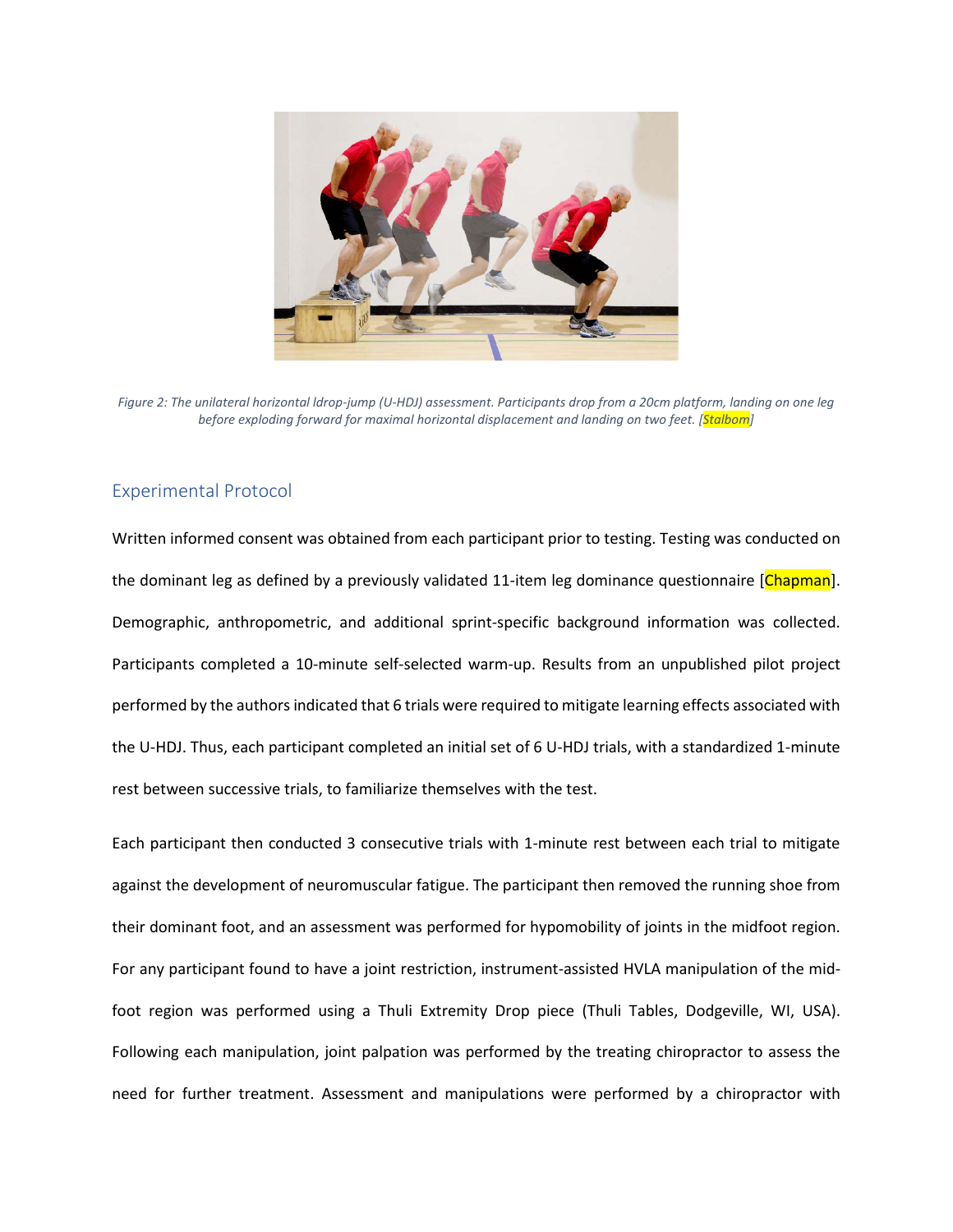intimate familiarity with sprint athletes. A maximum of 3 manipulations to the midfoot region of the dominant foot was performed as required, and the number of manipulations as well as the targeted region was recorded for each participant. The treatment block was standardized at 5 minutes. Each participant then replaced their shoe and conducted 3 post-manipulation trials with a 1-minute rest interval.

### Data Processing

The primary outcome from the U-HDJ test was horizontal displacement, measured using an optoelectronic motion capture system. Secondary biomechanical data including ground reaction kinetics were collected from participants for exploratory purposes. Jumping distance was defined as the change in coordinates between the first and second instances of ground contact.

### Statistical Analysis

The median value for each participant's pre- and post-manipulation trials were grouped for analysis. Descriptive summary measures (mean, standard deviation and 95% confidence interval limits) were determined for the post-treatment change in jump distance.

## **Results**

Table 1 shows the baseline characteristics of all participants. Seven participants (4 female, 3 male) were tested overall (Table 1). Individual pre- and post-manipulation data is found in Table 2. Overall, there was an observable increase in jump distance following IA-HVLA manipulation to the midfoot region (Premanipulation: M=1.713m, SD=0.317, 95%CI [1.477, 1.948]; Post-manipulation: M= 1.776m, SD=0.314, 95%CI [1.543, 2.008]; Effect size: 1.30) (Table 3).

Table 1: Baseline characteristics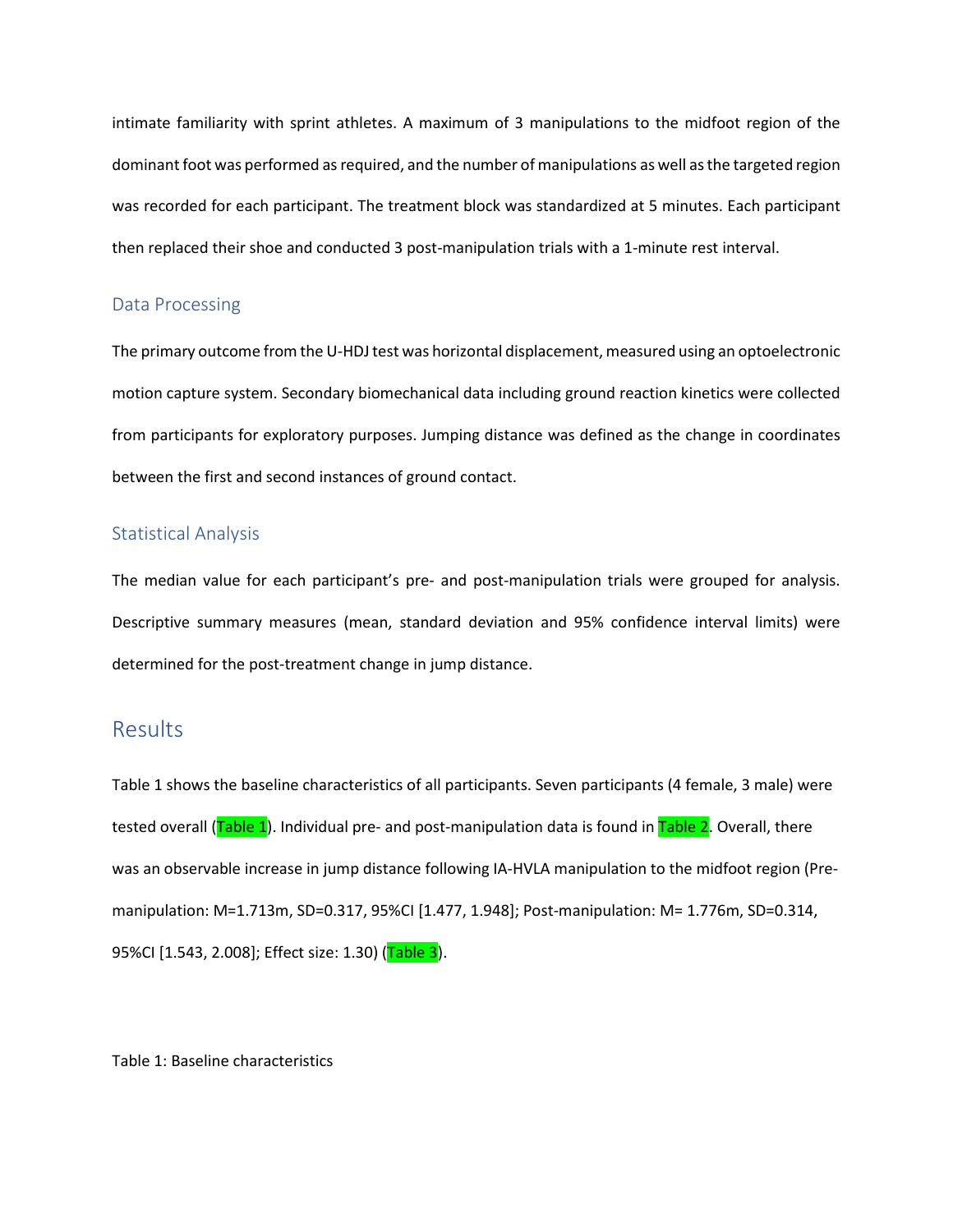|                              | Avg (SD)                   |  |
|------------------------------|----------------------------|--|
| Participants                 | $n = 7$ (4 female, 3 male) |  |
| Age (years)                  | 25.7(2.5)                  |  |
| Height (m)                   | 1.73(0.10)                 |  |
| Mass (kg)                    | 70.0 (10.7)                |  |
| Leg Dominance                | Right (5), Left (2)        |  |
| Sprint Event*                | 60m(1)                     |  |
| (*self-described best event) | 100m(3)                    |  |
|                              | 200m(2)                    |  |
|                              | 400m (1)                   |  |
| Sprinting Experience (years) | 8.6(3.3)                   |  |

Table 2: Individual participant pre- and post-manipulation results.

|                | Pre-Manipulation | Post-Manipulation |                |
|----------------|------------------|-------------------|----------------|
| Participant    |                  |                   | Difference (m) |
|                | Displacement (m) | Displacement (m)  |                |
|                |                  |                   |                |
| $\mathbf{1}$   | 2.34             | 2.42              | $+0.08$        |
|                |                  |                   |                |
| $\overline{2}$ | 1.84             | 1.91              | $+0.07$        |
|                |                  |                   |                |
| 3              | 1.64             | 1.69              | $+0.05$        |
|                |                  |                   |                |
| $\overline{4}$ | 1.56             | 1.62              | $+0.06$        |
|                |                  |                   |                |
| 5              | 1.75             | 1.74              | $-0.01$        |
|                |                  |                   |                |
| 6              | 1.38             | 1.53              | $+0.15$        |
|                |                  |                   |                |
| 7              | 1.48             | 1.52              | $+0.04$        |
|                |                  |                   |                |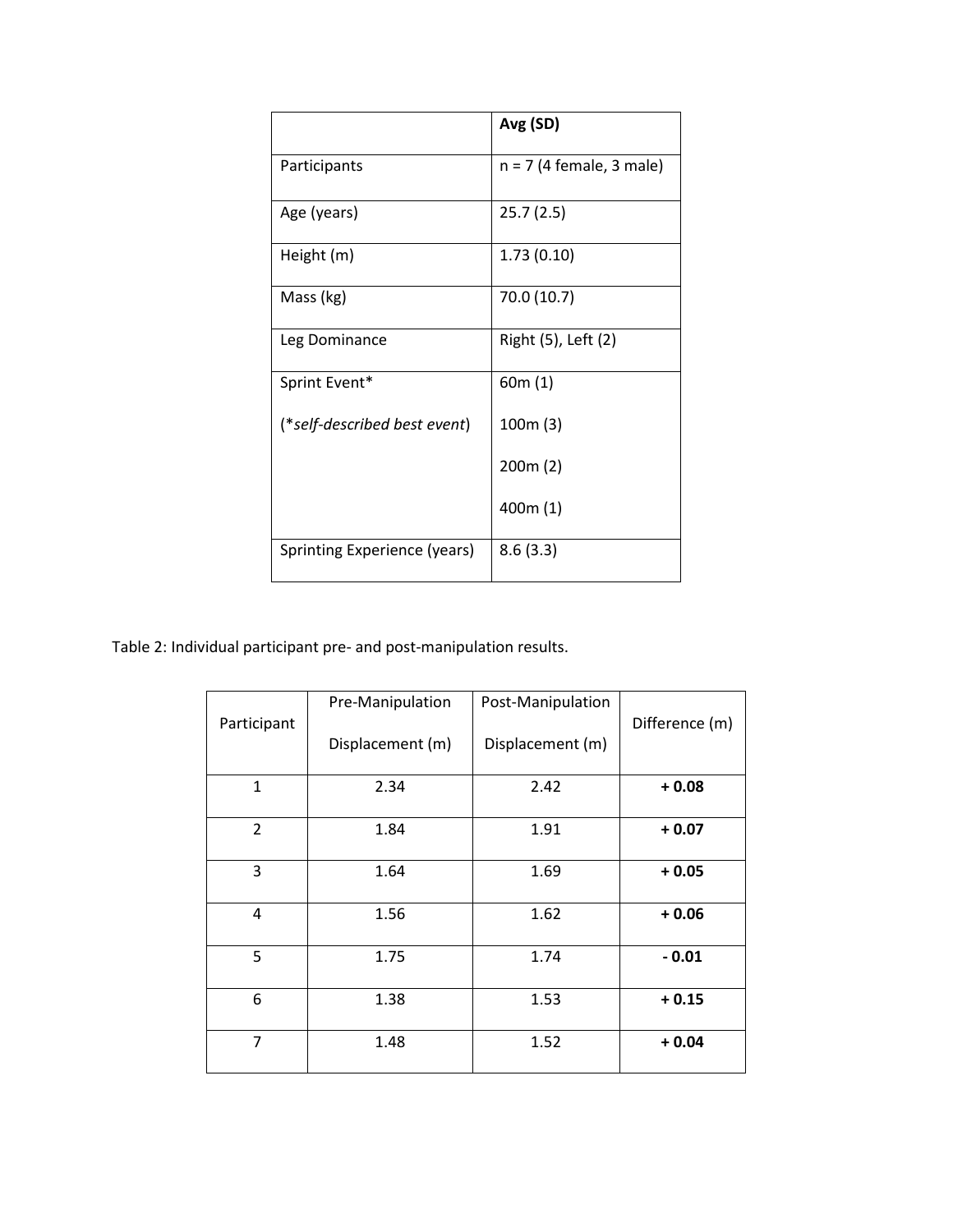Table 3: Pre- and post-manipulation result comparison.

|         | <b>Pre-Manipulation</b> | <b>Post-Manipulation</b> | Difference (m)    | <b>Effect Size</b> |
|---------|-------------------------|--------------------------|-------------------|--------------------|
|         | Displacement (m)        | Displacement (m)         |                   |                    |
| Mean    | 1.71 m                  | 1.78 m                   | 0.06 <sub>m</sub> | 1.30               |
| Std Dev | 0.32                    | 0.31                     | 0.05              |                    |
| 95% CI  | [1.48, 1.95]            | [1.54, 2.01]             | [0.03, 0.10]      |                    |

### **Discussion**

This exploratory study demonstrated acute changes in horizontal distance jumped during a unilateral horizontal drop jump (U-HDJ) assessment – a clinical assessment with positive correlation to sprinting performance – following IA-HVLA manipulation to the midfoot region in a population of elite sprinters. In this study, horizontal jump distance was measured in an acute timeframe following IA-HVLA manipulation, providing additional support to recent literature which suggests neurophysiological benefits up to 60 minutes post-manipulation [Niazi; Christiansen; Grindstaff; Kalmali].

There is a push in sport science settings to establish and expand on dynamic clinical assessments, which have been demonstrated as a useful proxy for athletic performance in the absence of competition or high threshold stressors. Selection of an appropriate assessment, also referred to as a 'field test', is an important consideration in sports science settings, with reliability, validity, expense, ease of administration, and portability being just a few items to consider in designing an assessment [Maulder]. A battery of tests with the ability to differentiate precise, specific aspects of an athletic trait while also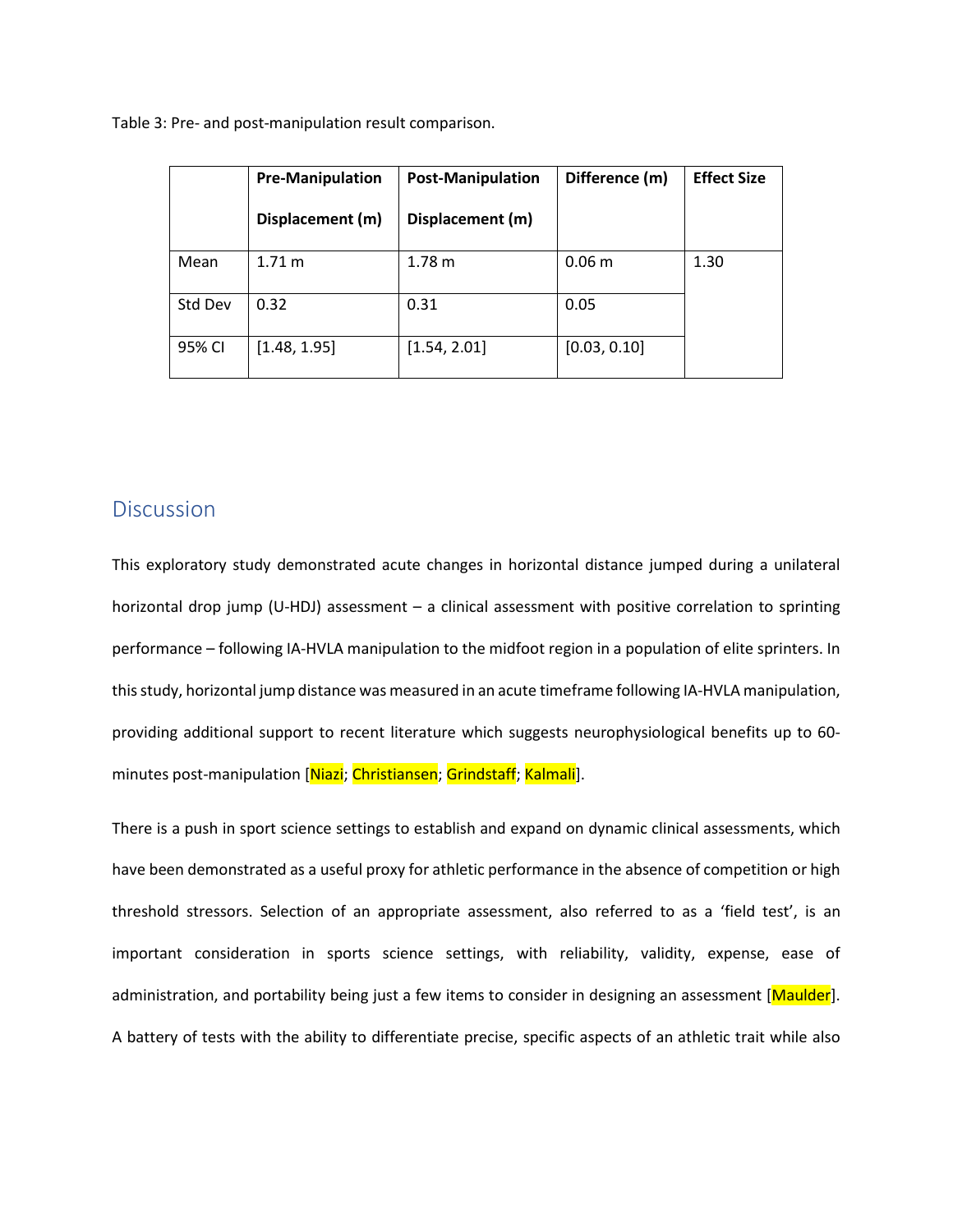providing information on global movement function are of great diagnostic and prognostic value to the clinician and coach [Maulder].

A true understanding of the mechanistic emphasis of each assessment, and selection of the most appropriate assessment for a specific athlete or athletic endeavour, becomes essential. Results can inform decision-making for an athlete's management team, including coaches and medical professionals, on rehabilitation progress, efficacy of a training program, and physical preparedness for competition. As an example, despite a wide variety of jumping tests to measure leg power, there is a low to moderate relationship between horizontal and vertical jump assessments [Maulder], as well as between unilateral and bilateral jumping approaches. [REF]. These findings question the common assumption that jumpbased assessments are all measuring leg power equally, instead indicating that horizontal and vertical displacement tests may be measuring *different qualities* of leg power and cannot be used interchangeably. Furthermore, predilection in the literature to use vertical based jump tests to assess leg power in sprinters continues to disregard the large horizontal force production essential to sprint performance – an aspect that is poorly assessed using vertical assessments. [Stalbom; Maulder] Thus, while each assessment may hold inherent value in context, establishing a foundational framework for assessing and evaluating specific elements of performance, combined with intelligent understanding of the biomechanical parameters to be assessed, can then provide important insight into an athlete's needs without compromising safety. The importance of this study lies in investigating acute performance changes in an elite sprinting population following extremity manipulation in a field test with demonstrated reliability, stability and correlation with sprint performance.

The unilateral horizontal drop-jump (U-HDJ) assessment is a logical choice for assessing sprint performance and was chosen accordingly for this investigation. In addition to high demonstrated reliability (ICC: 0.95-0.99) [Schuster; Maulder; Maulder; Stalbom], it is mechanistically analogous at face value to the generation of unilateral, horizontal and vertical propulsive forces generated during sprinting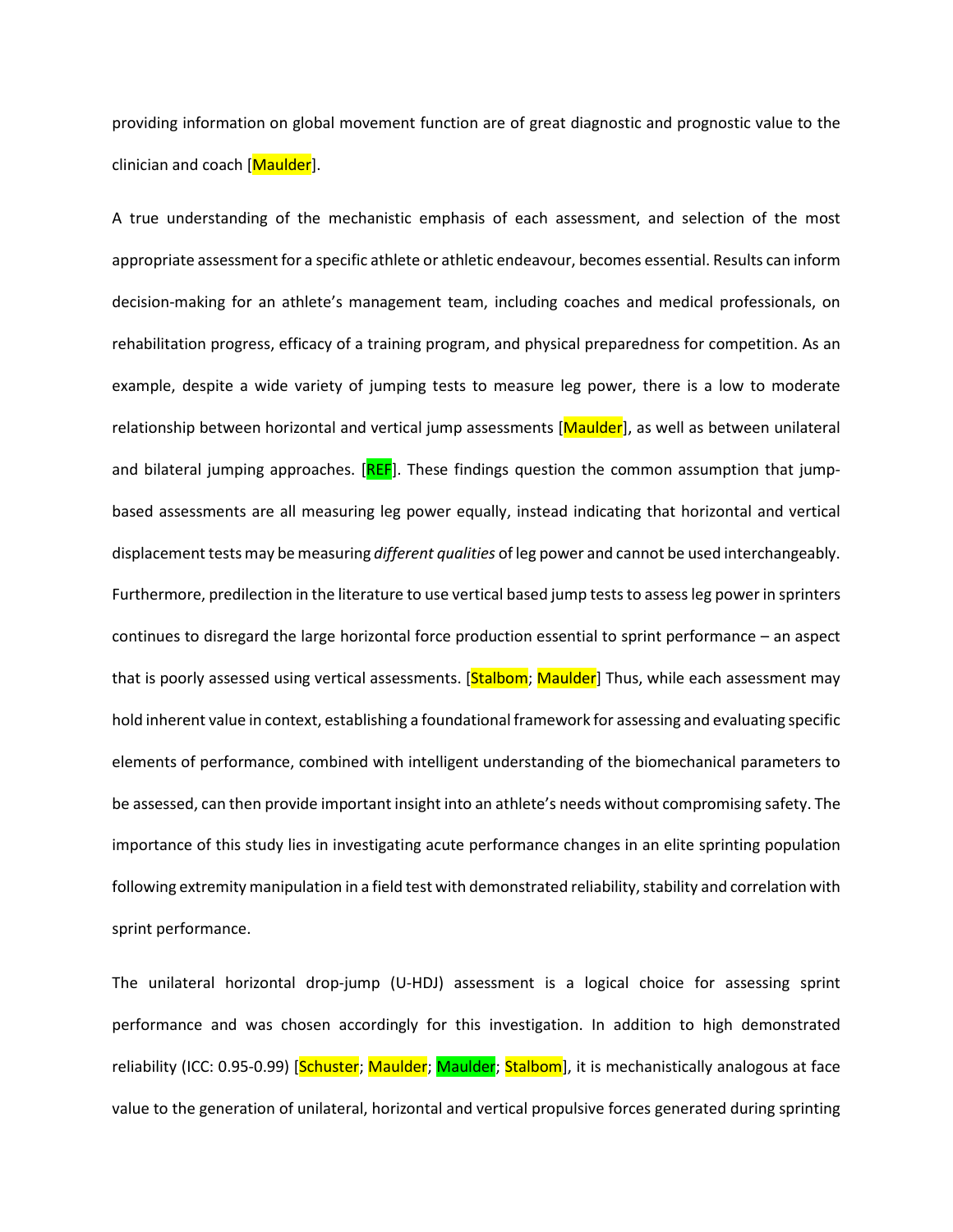[Maulder]. The U-HDJ incorporates a high level of unilateral horizontal and vertical force production during a high stretch-shorten cycle (SSC) [Holm], comparable to the specific aspect of power required during this movement pattern. [Maulder]

It remains largely unknown how changes in jump distance may be reflected in sprint performance. Previously there has been a negative correlation found between jump distance and sprint time over 20m in the U-HDL [Schuster] and an overall positive trend between horizontal jump distance and sprint performance at 5, 10, and 25m splits during a 25m sprint [Holm 2008]. Comparable results have been observed using a 5-step horizontal jump compared to a 40m sprint [Nesser 1996]. Thus, an increase in jump distance could suggest a decrease in sprint time, although, due to the presence of confounding variables such as tapering, training load, nutritional status, and travel schedule – to name but a few – this connection requires further research [Loturco].

Due to the short-lived athletic nature of sprinting, and the fact that treatment can pragmatically be performed in close temporal proximity to performance, the potential for acute functional improvement may be of great benefit in this population in performance settings. These results add to mounting evidence suggesting acute neurophysiological adaptations may occur post-manipulation and may lead to functional performance improvements in asymptomatic athletic populations [Hedlund; Kamali; Niazi; Christiansen; Grindstaff; Botelho]. However, it is important to acknowledge that the observed improvements in performance require further evaluation in a more rigid study design. The exploratory nature of this study creates several inherent limitations which prevent definitive conclusions, including the underpowered study design and the lack of control group. Despite a strong effect size and niche population of elite, trained sprinters, further evaluation is required in a more rigid study. Furthermore, additional information and profiling is required on instrument-assisted HVLA manipulations for which there remains a paucity of published data available.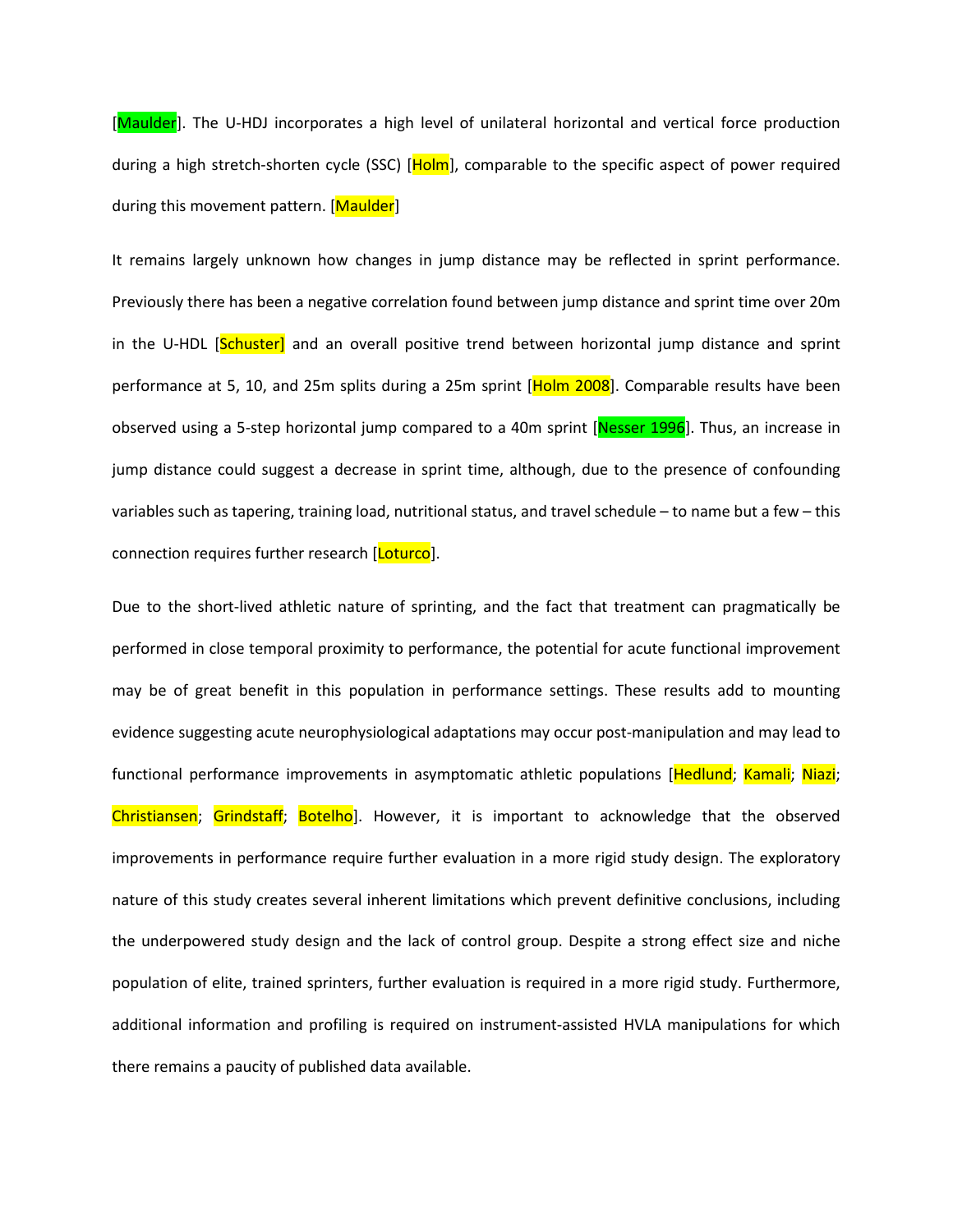Finally, despite the intention to wash out learning effects by conducting a pilot project to identify the number of tests required during warm-up to saturate performance, in the absence of a control group, it is not possible to comment on this, and it is acknowledged that learning effects may have still influenced the outcome. The addition of a control group, or a crossover study design, which would be appropriate based on the strength of previously published between-session ICC values of 0.95 [Stalbom], would help to address the potential for learning effects to confound the results.

This exploratory study suggests acute changes in horizontal distance jumped during a unilateral horizontal drop jump (U-HDJ) assessment – a clinical assessment which has been previously demonstrated to have positive correlation to sprinting performance – following IA-HVLA manipulation to the midfoot region in elite sprinters. Future research should make strong efforts to incorporate such field tests into welldesigned randomized control trials. In particular, a design which includes a control group with appropriate sham manipulations and adequate sample sizes would allow for comparative analyses and further evolution of our understanding of the effects of HVLA manipulation in a performance setting.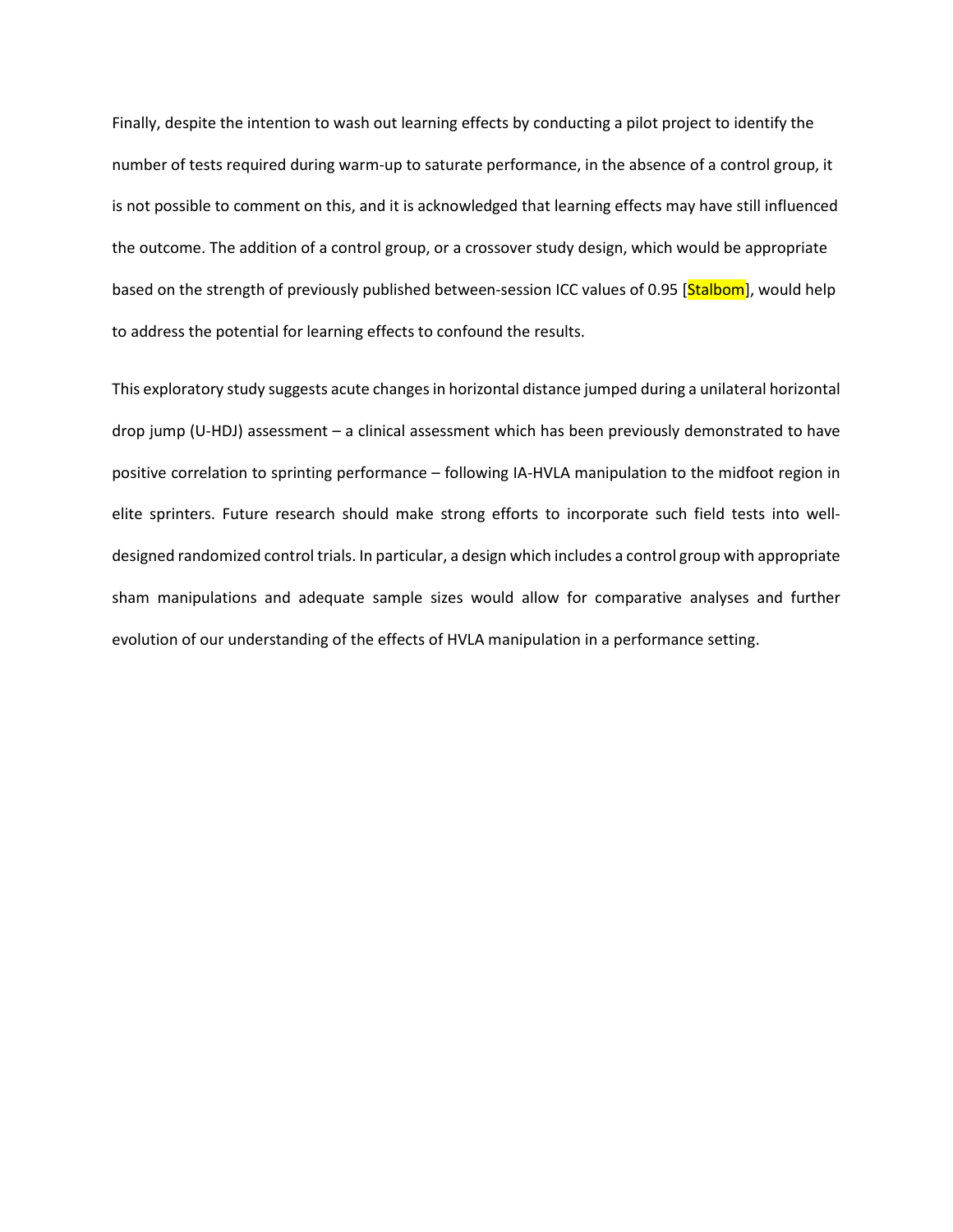# References

- 1. Shrier I, Macdonald D, Uchacz G. A pilot study on the effects of pre-event manipulation on jump height and running velocity. Br J Sports Med. 2006 Nov;40(11):947-9. Epub 2006 Sep 5.
- 2. Hedlund S, Nilsson H, Lenz M, Sundberg T. Effect of chiropractic manipulation on vertical jump height in young female athletes with talocrural joint dysfunction: a single-blind randomized clinical pilot trial. J Manipulative Physiol Ther. 2014 Feb;37(2):116-23.
- 3. Kamali F, Sinaei E, Bahadorian S. The immediate effect of talocrural joint manipulation on functional performance of 15-40 years old athletes with chronic ankle instability: A double-blind randomized clinical trial. J Bodyw Mov Ther. 2017 Oct;21(4):830-834.
- 4. Miners AL. Chiropractic treatment and the enhancement of sport performance: a narrative literature review. J Can Chiropr Assoc. 2010 Dec;54(4):210-21.
- 5. Corso M, Mior SA, Batley S, Tuff T, DaSilva-Oolup S, Howitt S, Srbely J. The effects of spinal manipulation on performance-related outcomes in healthy asymptomatic adult population: a systematic review of best evidence**.** Chiropr Man Therap (2019) 27: 25.
- 6. Nook DD, Nook EC, Nook BC. Utilization of chiropractic Care at the World Games 2013. J Manip Physiol Ther. 2016;39(9):693–704.
- 7. Miners AL, Degraauw C. A survey of Fellows in the College of Chiropractic Sports Sciences (Canada): their intervention practices and intended therapeutic outcomes when treating athletes. J Can Chiropr Assoc. 2010 Dec;54(4):282-92.
- 8. Hurwitz EL. Epidemiology: spinal manipulation utilization. J Electromyogr Kinesiol. 2012;22(5):648–54.
- 9. Niazi IK, Türker KS, Flavel S, Kinget M, Duehr J, Haavik H. Changes in H-reflex and V-waves following spinal manipulation. Exp Brain Res. 2015 Apr;233(4):1165-73.
- 10. Vila-Chã C, Falla D, Correia MV, Farina D. Changes in H reflex and V wave following short-term endurance and strength training. J Appl Physiol (1985). 2012 Jan;112(1):54-63.
- 11. Christiansen TL, Niazi IK, Holt K, Nedergaard RW, Duehr J, Allen K, Marshall P, Türker KS, Hartvigsen J, Haavik H. The effects of a single session of spinal manipulation on strength and cortical drive in athletes. Eur J Appl Physiol. 2018 Apr;118(4):737-749.
- 12. Grindstaff TL, Beazell JR, Sauer LD, Magrum EM, Ingersoll CD, Hertel J. Immediate effects of a tibiofibular joint manipulation on lower extremity H-reflex measurements in individuals with chronic ankle instability. J Electromyogr Kinesiol. 2011 Aug;21(4):652-8.
- 13. Botelho MB, Alvarenga BAP, Molina N, Ribas M, Baptista AF. Spinal manipulative therapy and sports performance enhancement: a systematic review. J Manip Physiol Ther. 2017;40(7):535– 43.
- 14. Manske R, Reiman M. Functional Performance Testing for Power and Return to Sports. Sports Health. 2013;5(3):244-250. doi:10.1177/1941738113479925.
- 15. Hildebrandt C, Müller L, Zisch B, Huber R, Fink C, Raschner C. Functional assessments for decision-making regarding return to sports following ACL reconstruction. Part I: development of a new test battery. Knee Surg Sports Traumatol Arthrosc. 2015;23(5):1273-81.
- 16. Schuster D, Jones PA. Relationships between unilateral horizontal and vertical drop jumps and 20 m sprint performance. Phys Ther Sport. 2016 Sep;21:20-5.
- 17. Cronin, JB and Hansen, KT. Strength and power predictors of sports speed. J Strength Cond Res 19: 349–357, 2005
- 18. Lockie RG, Murphy AJ, Knight TJ, Janse de Jonge XAK. Factors that differentiate acceleration ability in field sport athletes. J Strength Cond Res. 2011;25:2704–2714.